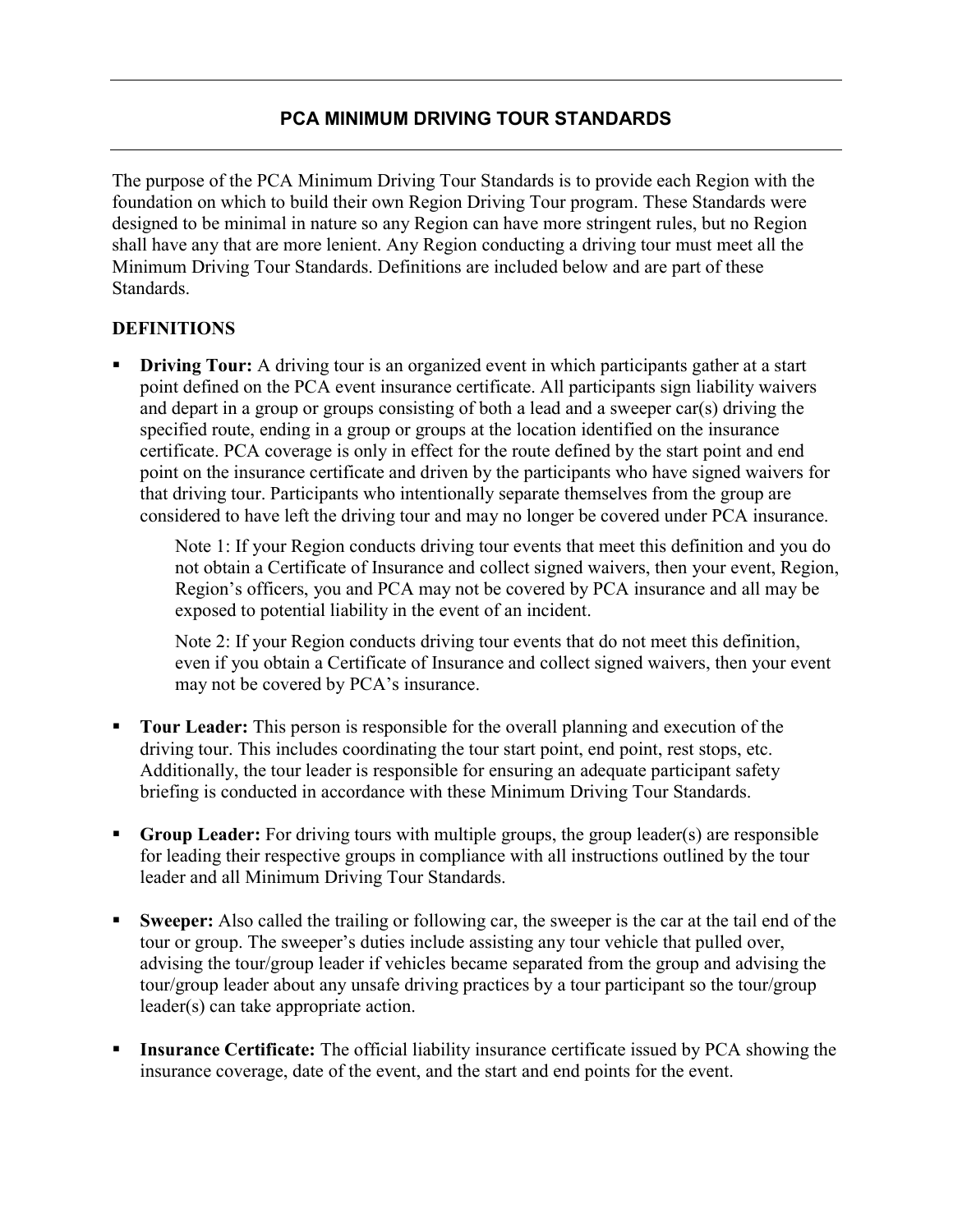- **Waiver Forms:** In the event of an incident the PCA waiver provides an initial level of protection for PCA and all PCA persons from liability in connection with the incident. "Release and Waiver of Liability" forms for both adults and minors are published on the PCA.org website and in the Region Procedures Manual (RPM).
- Tour Route: Each driving tour follows a specified route as planned by the tour leader and documented in the written (or electronic) driving directions.

# PCA MINIMUM DRIVING TOUR STANDARDS

#### Waivers and Insurance

- o A PCA liability insurance certificate shall be requested from PCA National on the insurance request form published on PCA.org and in the RPM. A hard copy shall be available when participants check in and carried by the tour leader on the tour.
- o Notify PCA National within 24 hours if a tour is cancelled.
- o Notify PCA National prior to the tour date if the start or end location is changed.
- o There shall be an established method to ensure ALL participants sign the waiver(s) and receive the safety briefing prior to tour start. If other participants join the route at an intermediate point or start from an alternate location, they shall also sign the waiver form(s) and receive a safety briefing prior to tour participation.
- o At least one parent/guardian shall sign the "Minors as Observers Only Form" for each participant under the age of 18, if applicable.
- o Driving tours shall use the colored version of the waiver forms (with the red type).
- o All drivers shall be at least 18 years old.

## Tour Conduct

- o It is assumed each participating driver possesses a current driver's license and automobile liability insurance.
- $\circ$  The tour/group leader shall conduct a formal participant/safety briefing for all tour participants prior to driving tour departure, including all items specified in the safety briefing section below.
- o The cell phone numbers of all tour/group leaders and sweepers shall be provided to all participants.
- o As a minimum, route directions shall be provided to those tour participants whose primary duty is to safely navigate the tour route.
- o Each tour shall have an assigned leader per group and a minimum of one sweeper car.
- o Each tour/group leader and sweeper vehicle shall have a safe method of communicating within the group in compliance with local laws.
- o For tour groups that cannot maintain visual contact within the group, each tour/group leader and sweeper car shall have a minimum of two occupants for the purpose of conducting safe/legal communications.
- o The tour shall be conducted in compliance with speed limits and all other traffic laws.
- o Participants who intentionally separate themselves from the group before the tour destination are no longer considered part of the tour and may no longer be covered under PCA insurance.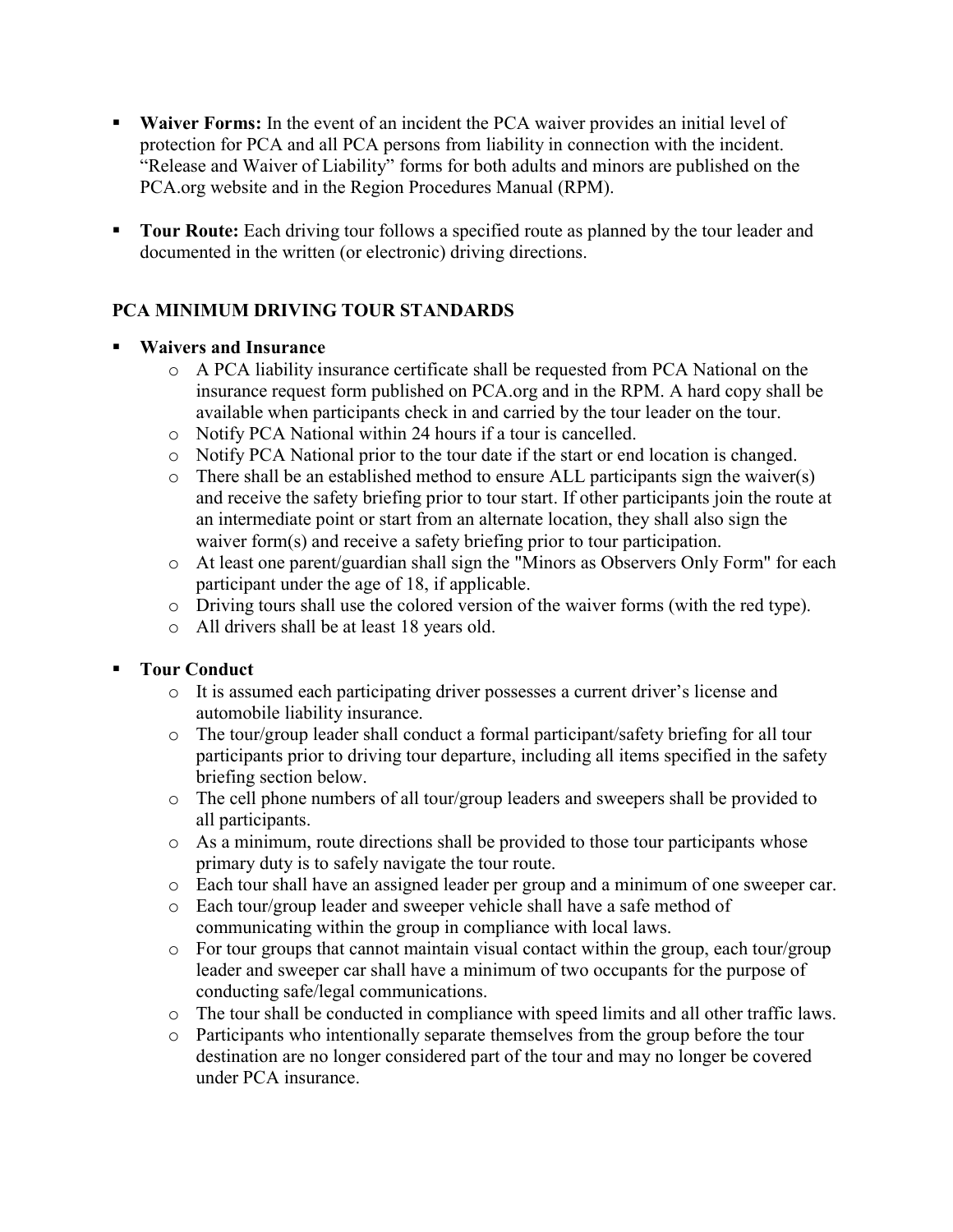## **Post-Event Reporting**

- o All post event reporting shall be completed using the online forms on PCA.org.
- o The tour leader shall complete and submit the Post Event Report to PCA within five (5) days.
- $\circ$  The tour leader shall assign someone who is not involved in planning or organizing the event to complete and submit the Observers Report to PCA within ten (10) days.
- o The tour leader shall complete and submit an Incident Report to PCA, if needed, within five (5) business days (the next business day if bodily injury is involved).

A Region's repeated failure to comply with the Minimum Standards after warnings of noncompliance or refusal to adhere to these Standards could prevent the Region from obtaining PCA insurance for future driving tour events.

# MINIMUM SAFETY BRIEFING FOR TOURS

Tour/group leaders are in charge of conducting a safe driving tour. As a minimum, the following points shall be communicated during the safety briefing for all participants prior to tour departure:

- Introduce all tour/group leader(s) and sweeper(s) and identify their cars.
- Have all tour participants signed the relevant waiver form $(s)$ ?
- Safety is paramount. Driving tours are NOT competitive or high speed driving events. Each driver is responsible for operating their own vehicle safely, in all road conditions.
- It is assumed that each participating driver has a current driver's license and automobile liability insurance. PCA also provides liability insurance that covers PCA, the Region, the event organizers and each participant while on the tour. If you intentionally separate yourself from the group, you may not be covered by this insurance.
- Obey speed limits and all other traffic laws.
- The driving directions contain details about the route, rest stops and any safety concerns or areas where the tour may have to slow to maintain safety. [Review any specific areas of concern in the driving directions.]
- No passing the tour/group leader(s). They set the pace.
- Pass non-motorized traffic and pedestrians SLOWLY, giving a wide berth.
- Leave a safe distance between cars, generally at least 2-3 seconds behind the car in front, or one car length for every 10MPH/16KPH.
- If you become separated from the group, inform the driving tour/group leader or sweeper and obey all posted speed limits and other traffic laws until you rejoin the group.
- **•** Drive with headlights on to increase visibility to other cars.
- In an emergency, pull over, stop in a safe location, turn on emergency flashers and advise the tour/group sweeper.